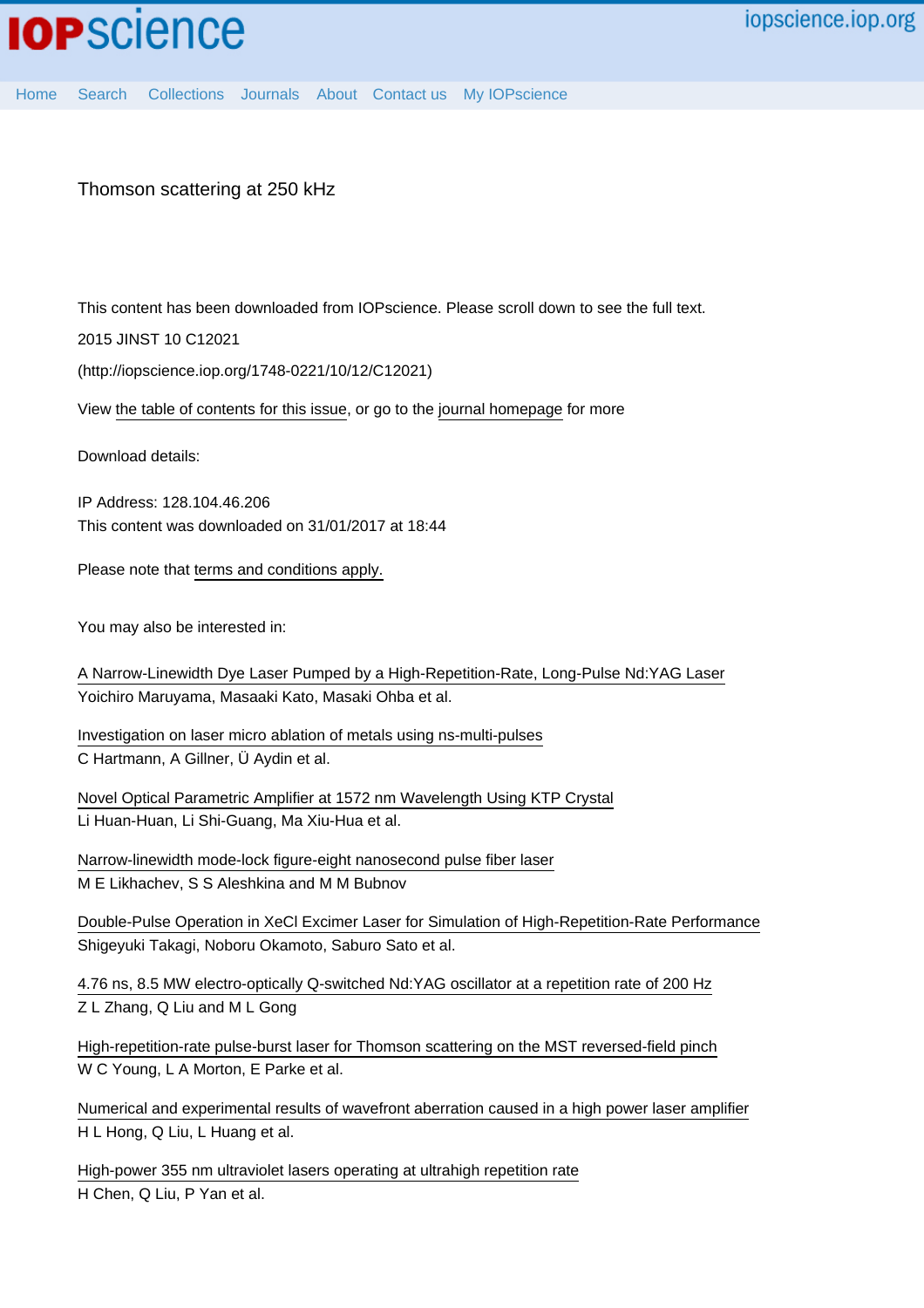Published by IOP Publishing for Sissa Medialab



Received: *September 25, 2015* Accepted: *November 2, 2015* Published: *December 21, 2015*

17<sup>TH</sup> INTERNATIONAL SYMPOSIUM ON LASER-AIDED PLASMA DIAGNOSTICS 27 September – 1 October 2015 Sapporo, Hokkaido, Japan

# **Thomson scattering at 250 kHz**

## **W.C. Young**<sup>1</sup> **and D.J. Den Hartog**

*Dept. of Physics, University of Wisconsin-Madison, Madison, WI 53706, U.S.A. Center for Magnetic Self-Organization in Laboratory and Astrophysical Plasmas, University of Wisconsin-Madison, Madison, WI 53706, U.S.A.*

*E-mail:* [wcyoung2@wisc.edu](mailto:wcyoung2@wisc.edu)

Abstract: Several upgrades have been applied to the high-repetition-rate Thomson scattering diagnostic on the MST experiment, having increased the rate and number of electron temperature measurements. The detector portion of the Thomson scattering system requires 1.5-2.0 J, 10-20 ns laser pulses at 1064 nm. A high-repetition-rate laser produces suitable pulses for short 3-4 pulse bursts with only 3  $\mu$ s pulse spacing. Alternatively, the laser timing can be optimized to maximize the number of pulses in a single burst, producing up to 44 pulses at a rate of 100 kHz. The laser follows a master oscillator, power amplifier architecture. Upgrades to the laser include: a new acousto-optic modulator chopped CW laser based master oscillator, a sixth power amplifier, optimized Nd doping within Nd:glass amplifiers via optical modeling of the pump chamber, and a yet to be installed new cavity reflector. Additionally, a new long wavelength filter has been added to the Thomson scattering diagnostic's polychromator based detector, allowing possible detection of net electron drift.

Keywords: Lasers; Nuclear instruments and methods for hot plasma diagnostics

<sup>1</sup>Corresponding author.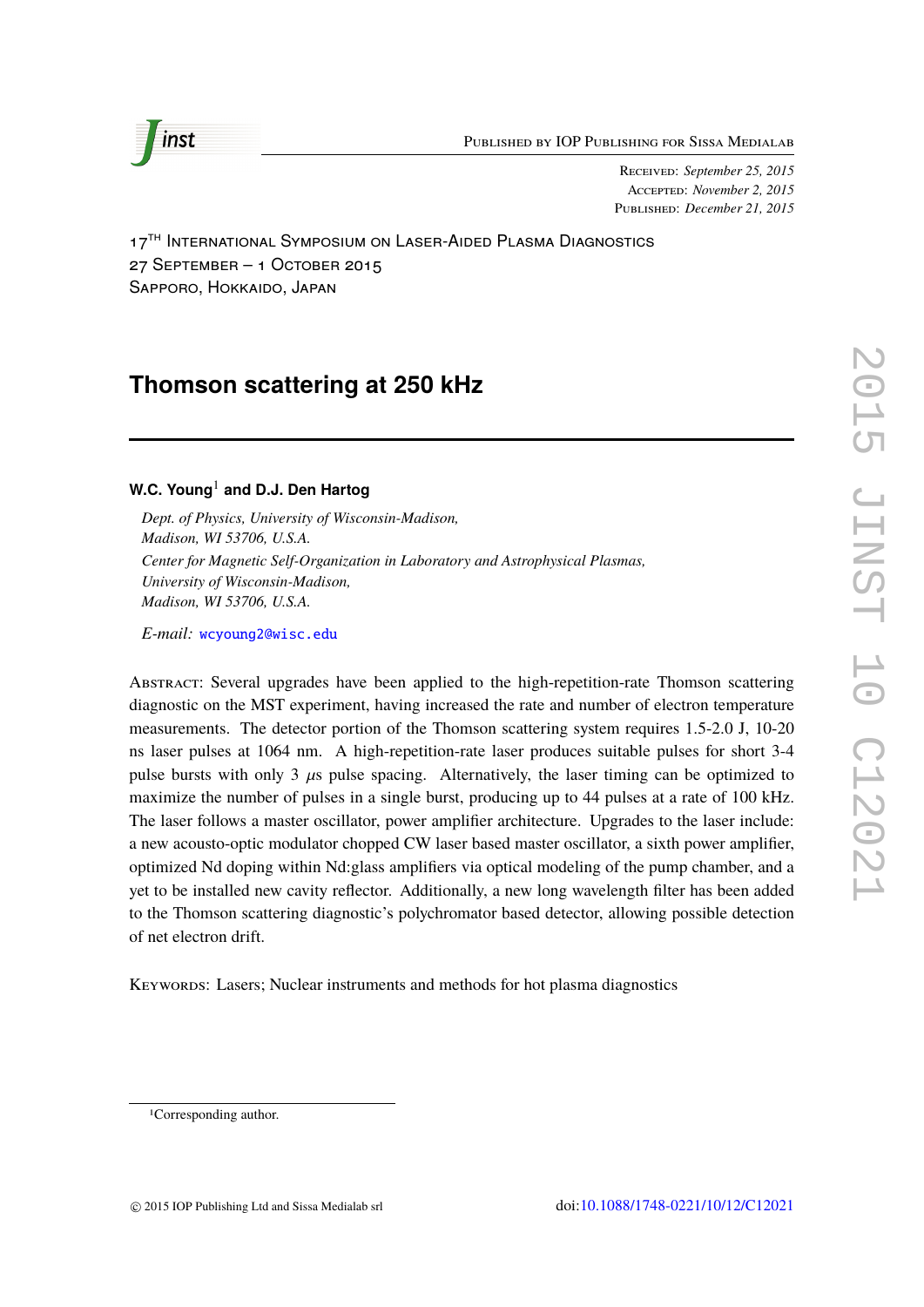## **Contents**

|               | 1 Introduction                     |                         |
|---------------|------------------------------------|-------------------------|
|               | 2 Laser overview and upgrades      |                         |
|               | New master oscillator<br>2.1       | $\overline{2}$          |
|               | 2.2 Nd: glass doping concentration | $\overline{3}$          |
|               | 3 Laser performance                | $\overline{\mathbf{3}}$ |
| 4 Conclusions |                                    |                         |

## <span id="page-2-0"></span>**1 Introduction**

The Madison Symmetric Torus (MST) [\[1\]](#page-7-1), a Reversed-Field Pinch (RFP) magnetic confinement experiment, has a well established Thomson scattering diagnostic with plenty of experience utilizing a pulse-burst laser as a light source. By utilizing programmable timing for *q*-switching and flashlamp power supplies, a pair of commercial lasers could produce 30 pulses of 1.5-2.0 J [\[2\]](#page-7-2). These could be grouped into bursts of six pulses with 40  $\mu$ s separation generated from a single flashlamp pulse, with bursts repeated every millisecond for a total of 5 times. However, even with this measurement rate, events 200  $\mu$ s or less duration can still require large ensembles to capture temperature evolution [\[3\]](#page-7-3). This has motivated the development of a high-repetition-rate laser.

The existing system [\[4\]](#page-7-4) determines the necessary laser parameters: 1064 nm and at least 1.5 J per 10-20 ns wide laser pulse. The fast laser utilizing some of the same control systems and power supplies as the previous pulse-burst laser, but with a larger configuration. Previous works [\[5,](#page-7-5) [6\]](#page-8-0) discuss the early development of this laser and testing a partial implementation utilizing five out of six planned amplifiers.

## <span id="page-2-1"></span>**2 Laser overview and upgrades**

The laser follows a master oscillator, power amplifier configuration, as illustrated in figure [1.](#page-3-1) The power and timing of the master oscillator and amplifiers are programmable by computer, and quickly reconfigurable between shots to allow optimization of different timing sequences suitable for different temperature measurement scenarios.

The first four amplifiers use Nd:YAG rods, with diameters increasing from 4 mm to 12 mm. In total, the Nd:YAG stages have 7 flashlamps with a peak possible pumping power of about 3.5 MW. The laser pulses pass through the first three amplifiers twice.

The final two amplifiers are an identical pair of Nd:glass amplifiers, 16 mm in diameter. These amplifiers use six flashlamps each, of about eight times the volume of the lamps in the Nd:YAG stages. This pumping configuration gives up to 12 MW of pumping power each. While the Nd:YAG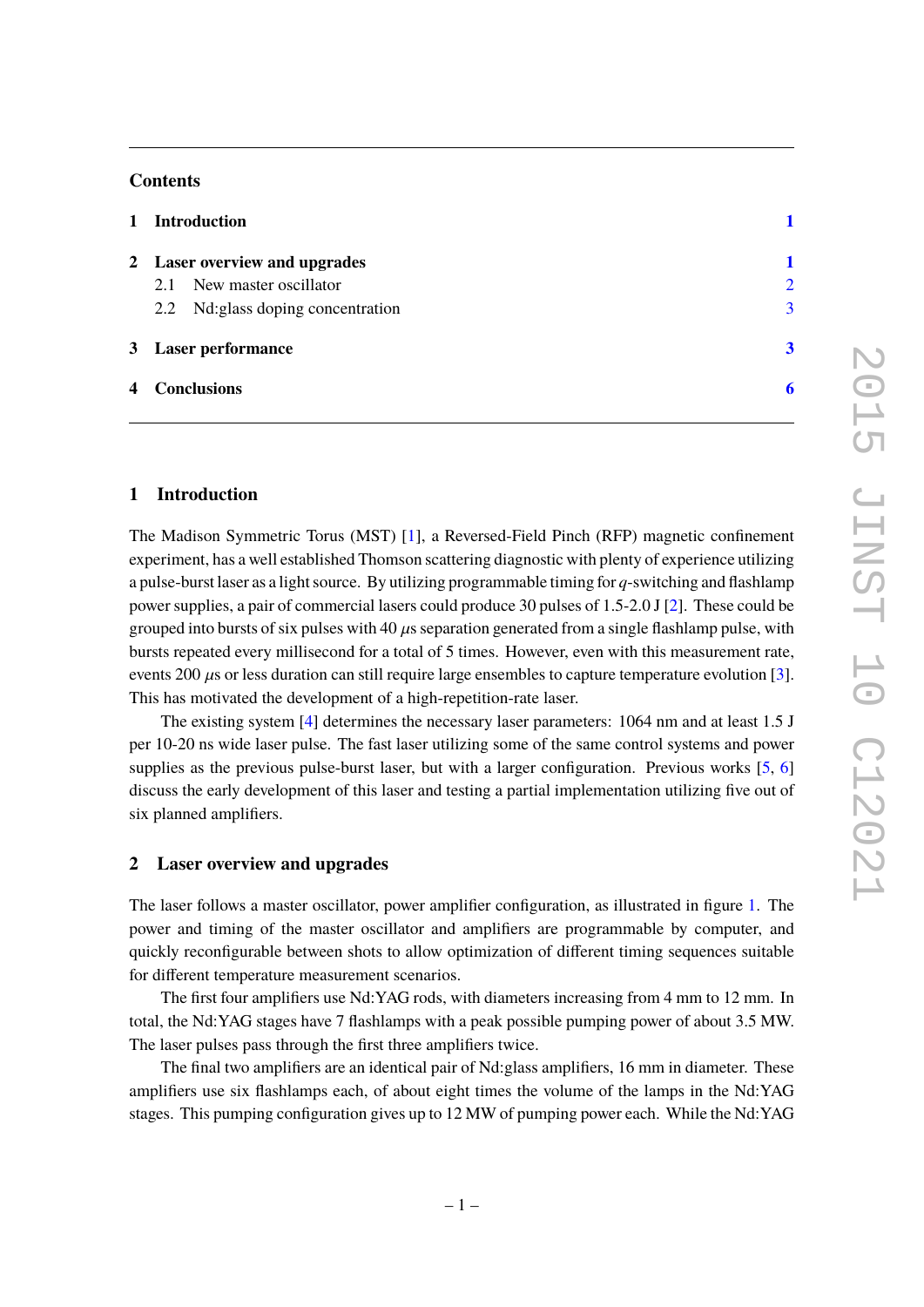

<span id="page-3-1"></span>**Figure 1**. Above is a diagram of current components of the high-repetition-rate laser with most mirrors removed to simplify the diagram.

stages and first Nd:glass amplifiers are the same as previously described in detail, with the exception of Nd concentration discussed below, the sixth amplifier is new.

There are two temporary limitations that impact the performance data discussed in the later part of the paper. Data was taken after experiencing damage to the output face of the sixth amplifier. The beam profile was then modified to have an annular cross-section to limit power deposited into the rod defect. However this reduces the fraction of the Nd:glass rods filled by the laser pulse, limiting extractable energy.

Also, when constructing the sixth amplifier, the plan was to procure a new, high-reflectivity ceramic cavity reflector for both Nd:glass amplifiers. These reflectors were not available yet due to manufacturer delays, likely due to the size of these pumping chambers. The performance data was taken using a Macor reflector in the fifth amplifier and a simple, white acetal copolymer reflector in the sixth amplifier.

#### <span id="page-3-0"></span>**2.1 New master oscillator**

A new master oscillator has been installed that uses an acousto-optic modulator (AOM) to chop a  $CW$  laser.<sup>[1](#page-3-2)</sup> The AOM can be modulated with a bandwidth up to 50 MHz, with a 16 ns FWHM minimum practical pulse width. Pulse energy can be controlled by either producing wider pulse, or supplying shorter trigger pulses that produce a lower amplitude 16 ns pulse.

The previous master oscillator, a commercial, diode-pumped, pulse Nd:YVO<sub>4</sub> laser, had several major limitations. The maximum pulsing rate was 250 kHz. When a chain of pulses began, after some time off to allow for level inversion build-up in the amplifier rods, there would be a rise time of several pulses to achieve maximum pulse energy. Even when at full pulse energy, oscillator pulse to pulse consistency was poor, to the point of being dangerous if the first high energy pulse of a sequence was underpowered, causing the following pulse to remove large amounts of energy from the amplifiers.

The new master oscillator appears to have much better pulse to pulse energy consistency and it has no energy ramp up at a start of a chain of pulses. The largest negative is the much smaller pulse energy. The old master oscillator output was about 300 mW of pulses at 250 kHz, so it had about a

<span id="page-3-2"></span><sup>1</sup>D.J. Den Hartog's paper in the same proceedings goes into detail.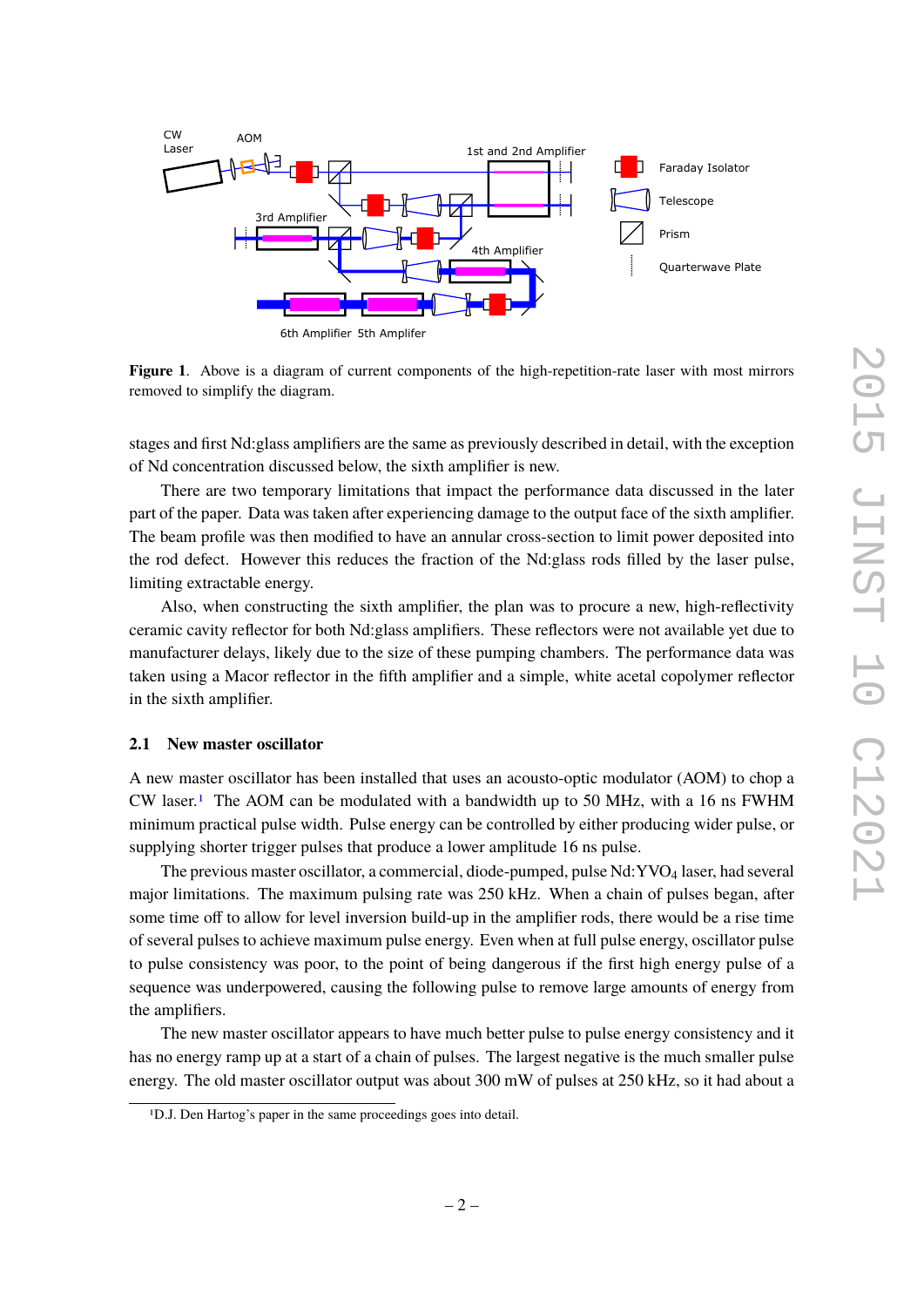microjoule per pulse. The new master oscillator runs at about 200 mW, before being chopped, and is limited by the maximum power density of the AOM. These pulses have one to two nanojoules each. With the old master oscillator, double passing of amplifier 2 and 3 was found to be unnecessary and removed to simplify the beam path. Double pass was necessary for the new master oscillator to get enough gain before amplifier 4 which can contribute  $10+%$  of the pulse energy. Once double passing was restored, the pulse energies out of amplifier 4 became comparable to the older setup, at the cost of slightly increased complexity.

#### <span id="page-4-0"></span>**2.2 Nd:glass doping concentration**

Previous early testing [\[5\]](#page-7-5) of the high-repetition-rate laser found that the laser could produce sufficient energetic pulses even after five or more bursts. This energy was measured close to the output of the fifth amplifier. Later testing [\[6\]](#page-8-0) found that the beam defocused over the sequence of several bursts, to the point the third burst produced insufficient scattered light for temperature measurements. The behavior was consistent with uneven heating of the laser rods, with more heating of the outer radii of the rod resulting in the rod behaving as a diverging lens. This is in contrast to focusing thermal gradients from cooling of the edges of the rod, which has not been observed as expected due to 100 s thermal diffusion time constant for the Nd:glass rods.

To quantitatively evaluate the thermal gradients within the Nd:glass rod, a simple, physicsbased ray tracing code was developed.[2](#page-4-2) This code traced rays through a 3D pump cavity while taking into account refraction, specular reflection, and diffuse reflection (both Lambertian reflectance as approximated by a very diffusive ceramic pump cavity, and non-Lambertian diffusion of ground surface of the laser rod). The distribution of deposited heat was then calculated by using a typical spectra [\[7\]](#page-8-1) for the xenon flashlamps of comparable current density and applying an absorption spectra for similar Nd:glass. Radial light absorption profiles are plotted in figure [2,](#page-5-0) where the original Nd:glass rods had  $2.5\%$  Nd<sub>2</sub>O<sub>3</sub> by weight.

The Nd:glass rods were replaced with new rods with  $1\%$  Nd<sub>2</sub>O<sub>3</sub>. This concentration was found to be a balance of reducing the thermal gradients, while not reducing total energy available for pulse amplification. The absorption within the desired pump band was estimated to drop 25%, even though the Nd concentration drops by 60%. In practice, loss of pulse energy was not observed. This was likely due to the loss of energy going into the over pumped rod edge, where the edge of the laser pulse profile is weak.

Early multiple burst tests before the sixth amplifier was installed show greatly improved signal in third burst and usable scatter signal from a forth burst. Further fine tuning testing is required to determine the practical number of bursts. Multiple burst shots have yet to be performed on the six amplifier setup due to the potential extra stress on the damaged rod.

#### <span id="page-4-1"></span>**3 Laser performance**

After implementation of the above upgrades, the performance of the laser has improved. Two operating modes are considered: maximizing the number of pulses from a single burst and maximizing pulsing rate for a short burst.

<span id="page-4-2"></span><sup>2</sup>A detailed description of this code will be published at a future date.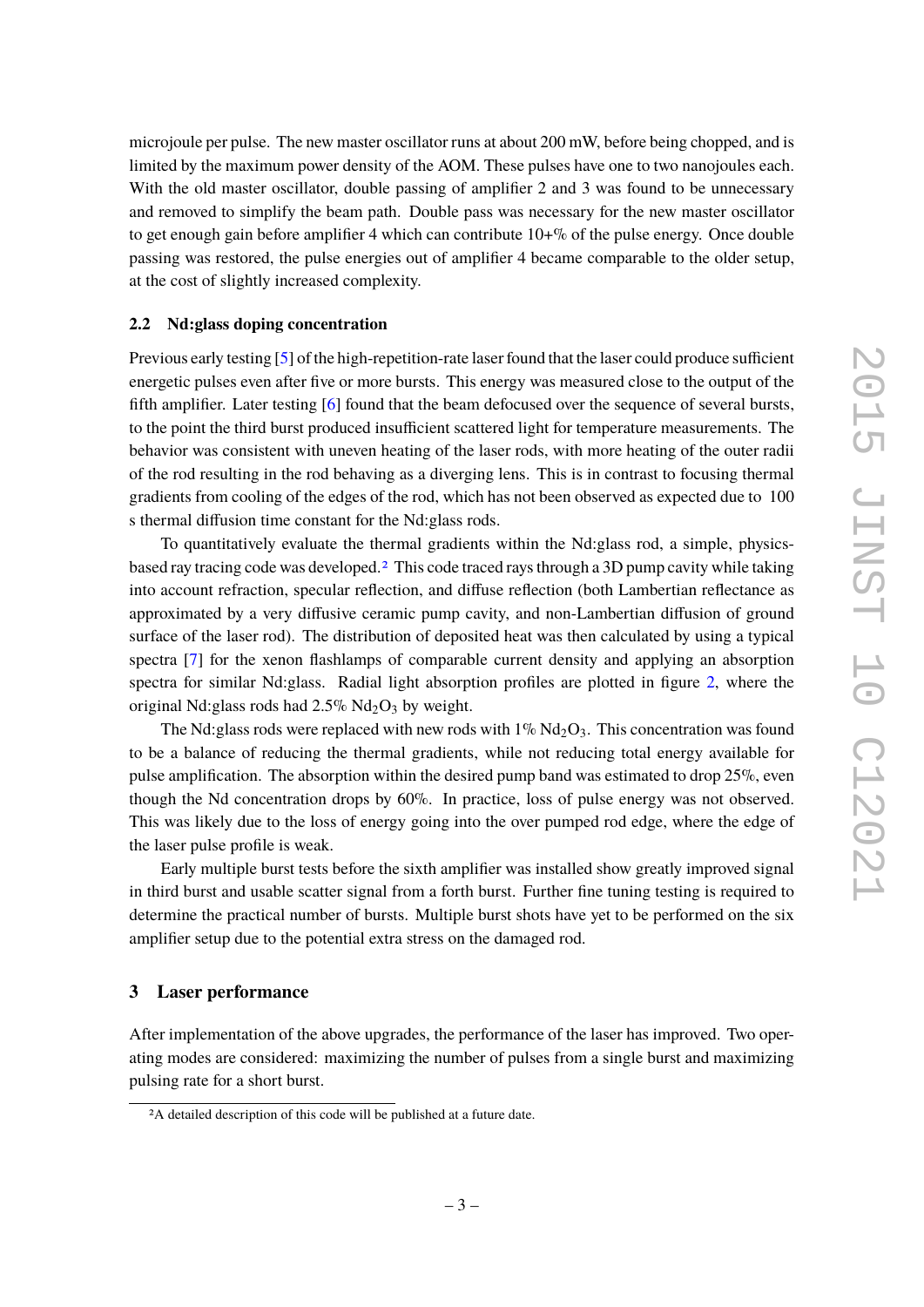

<span id="page-5-0"></span>**Figure 2**. The above plot shows the radial profile of light absorption with a Nd:glass rod with difference concentrations of Nd ( $Nd_2O_3$  by weight). 2D contours of the light absorption for two concentrations are shown in the insert (warm colors for more absorption). The white dashed circle marks the edge of the rod. The original 2.5% rods were replaced with 1% rods.

The best early results for the first mode are shown in figure [3.](#page-6-0) With a pulsing rate of 100 kHz, 44 pulses exceed the typical 1.5 J needed to get useful scattered light from typical MST plasma. The limiting factor here is the explosion energy of the smaller flashlamps in the Nd:YAG amplifiers. To maintain a reasonable flashlamp lifetime and low failure risk, the energy per burst for each flashlamp is limited to 20% of its explosion energy [\[8\]](#page-8-2). For this sequence, the larger Nd:glass stage flashlamps were at about 15% of explosion energy, and further optimization may improve the burst length by finding an operating point where all flashlamps are close to 20%. Previous to the upgrades, this mode was limited to about 25-30 pulses at 75 kHz.

For the second mode, two sequences are shown in figure [4.](#page-6-1) These shots pump the Nd:glass rods longer before pumping the Nd:YAG rods and pulsing the master oscillator. The stored energy is then released in a small number pulses before the pulse energy quickly drops. This gives 7 pulses and 4 pulses above the 1.5 J threshold for 250 kHz and 333 kHz pulsing respectively. The number of pulses at 250 kHz is comparable to that achieved before the upgrades, however the pulse energy is 20-30% larger, making the sequence suitable for plasmas conditions less optimal for TS measurements.

Both sequences show a ramp up in pulse energy, effectively wasting some energy on pulses too weak for temperature measurements. This is a conservative way of running, with the early pulses helping to prevent build up of enough energy to produce a single, very large pulse. As the upgraded laser becomes better characterized, these pulses may be removed. With the previous master oscillator that would occasionally produce alternating high and low energy pulses, there was a high risk of the first pulse being underpowered, followed by a pulse of 4+ J.

At the time of writing this paper, the laser, with all six amplifiers, has not been used for actual temperature measurements on plasma. However, figure [5](#page-7-6) shows temperature measurements at 250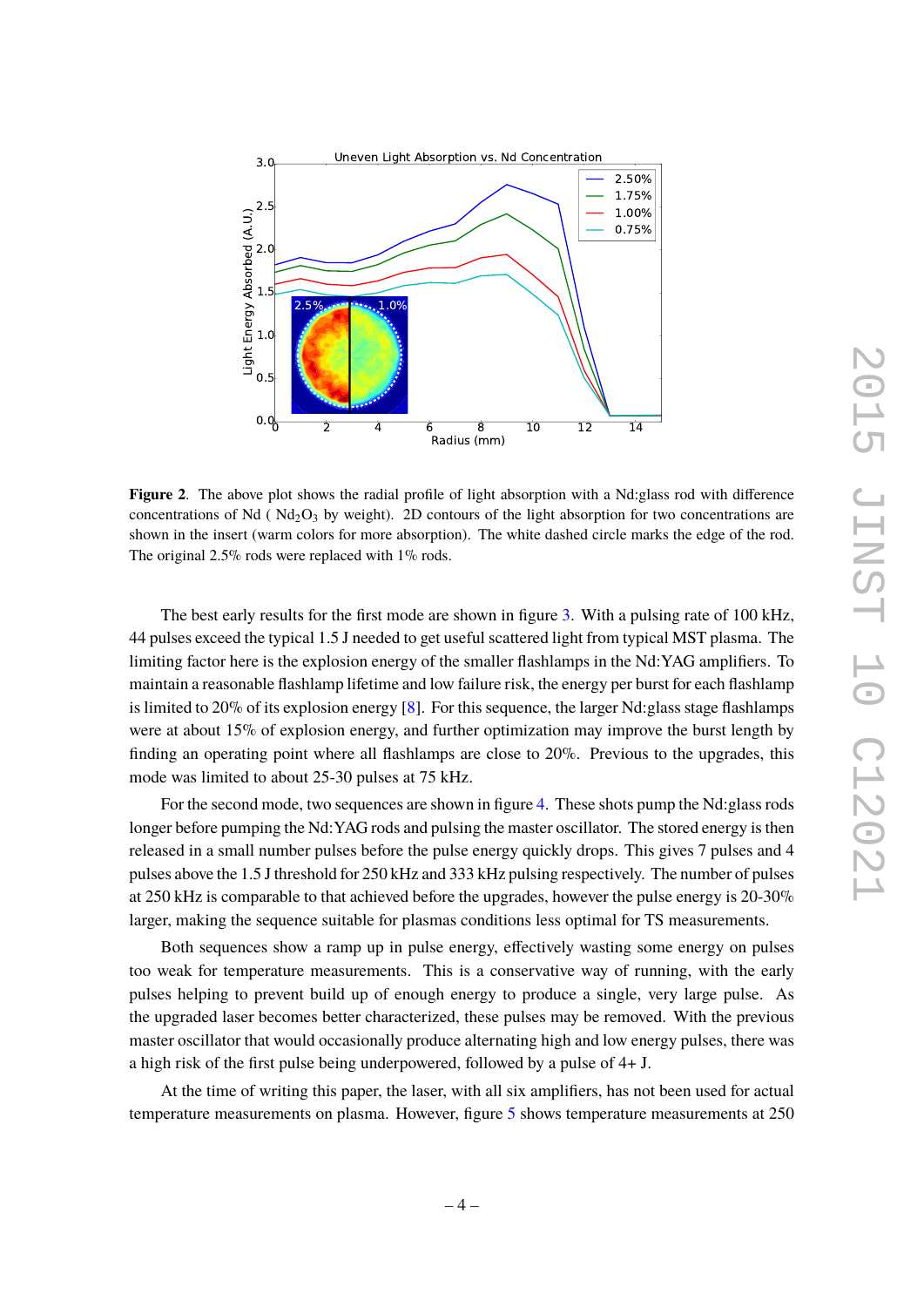

<span id="page-6-0"></span>**Figure 3**. This sequence of pulse energies is the largest number of pulses achieved so far in a single burst: 44 pulses at 100 kHz.



<span id="page-6-1"></span>**Figure 4**. By using the Nd:glass stages for energy storage and increasing their pumping time before pulsing, the pulse sequence can be optimized for fastest repetition rate. The pulse energies plotted here are the current best for 250 and 333 kHz.

kHz from when there were only five amplifiers. This demonstrates that the pulses coming from the laser at these high rates are useful for their intended purpose, and that there should be a lot of potential for a system with an extra amplifier.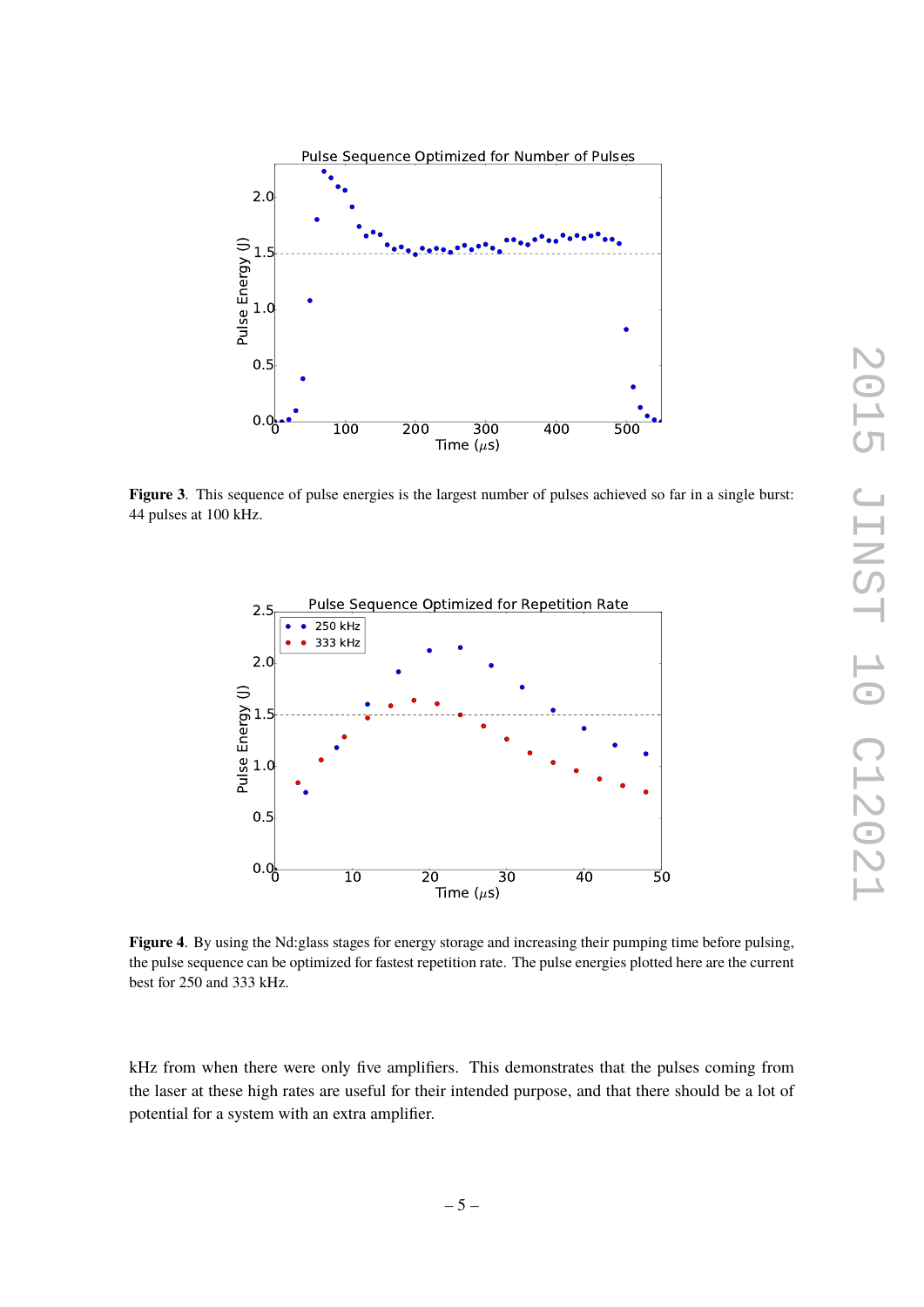

<span id="page-7-6"></span>**Figure 5**. The temperature data from two chords is plotted here to show average to smaller than average error bars for MST TS measurements (10-20%) at 250 kHz. This data was taken when the laser only had five amplifiers installed.

#### <span id="page-7-0"></span>**4 Conclusions**

The addition of another power amplifier to the laser shows a major improvement in the number of suitable laser pulses produced within a single burst. The number of pulses suitable for temperature measurements has further been increased by optimizing the Nd concentration within the Nd:glass rods, allowing for more bursts in a pulse-burst sequence. Lastly, a new master oscillator has allowed exploring the potential of the MST TS system to go beyond 250 kHz measurement rates.

#### **Acknowledgments**

The authors would like to thank Mike Borchardt and Lucas A. Morton for their helpful work on the MST Thomson scattering diagnostic and lasers. This material is based upon work supported by the U.S. Department of Energy Office of Science, Office of Fusion Energy Sciences program under Award Number DE-FC02-05ER54814. This material is also based upon work supported by the National Science Foundation under Grant No. PHY 08-21899.

#### **References**

- <span id="page-7-1"></span>[1] R.N. Dexter et al., *The Madison symmetric torus*, *[Fusion Technol.](http://www.ans.org/pubs/journals/fst/a_29322)* **19** (1991) 131.
- <span id="page-7-2"></span>[2] D.J. Den Hartog et al., *Pulse-burst laser systems for fast Thomson scattering (invited)*, *[Rev. Sci.](http://dx.doi.org/10.1063/1.3475723) Instrum.* **81** [\(2010\) 10D513.](http://dx.doi.org/10.1063/1.3475723)
- <span id="page-7-3"></span>[3] H.D. Stephens et al., *Electron thermal transport within magnetic islands in the reversed-field pinch*, *Phys. Plasmas* **17** [\(2010\) 056115.](http://dx.doi.org/10.1063/1.3388374)
- <span id="page-7-4"></span>[4] J.A. Reusch et al., *Multipoint Thomson scattering diagnostic for the Madison symmetric torus reversed-field pinch*, *Phys. Plasmas* **79** [\(2008\) 10E733.](http://dx.doi.org/10.1063/1.2956742)
- <span id="page-7-5"></span>[5] W.C. Young et al., *High-repetition-rate pulse-burst laser for Thomson scattering on the MST reversed-field pinch*, 2013 *JINST* **8** [C11013.](http://dx.doi.org/10.1088/1748-0221/8/11/C11013)